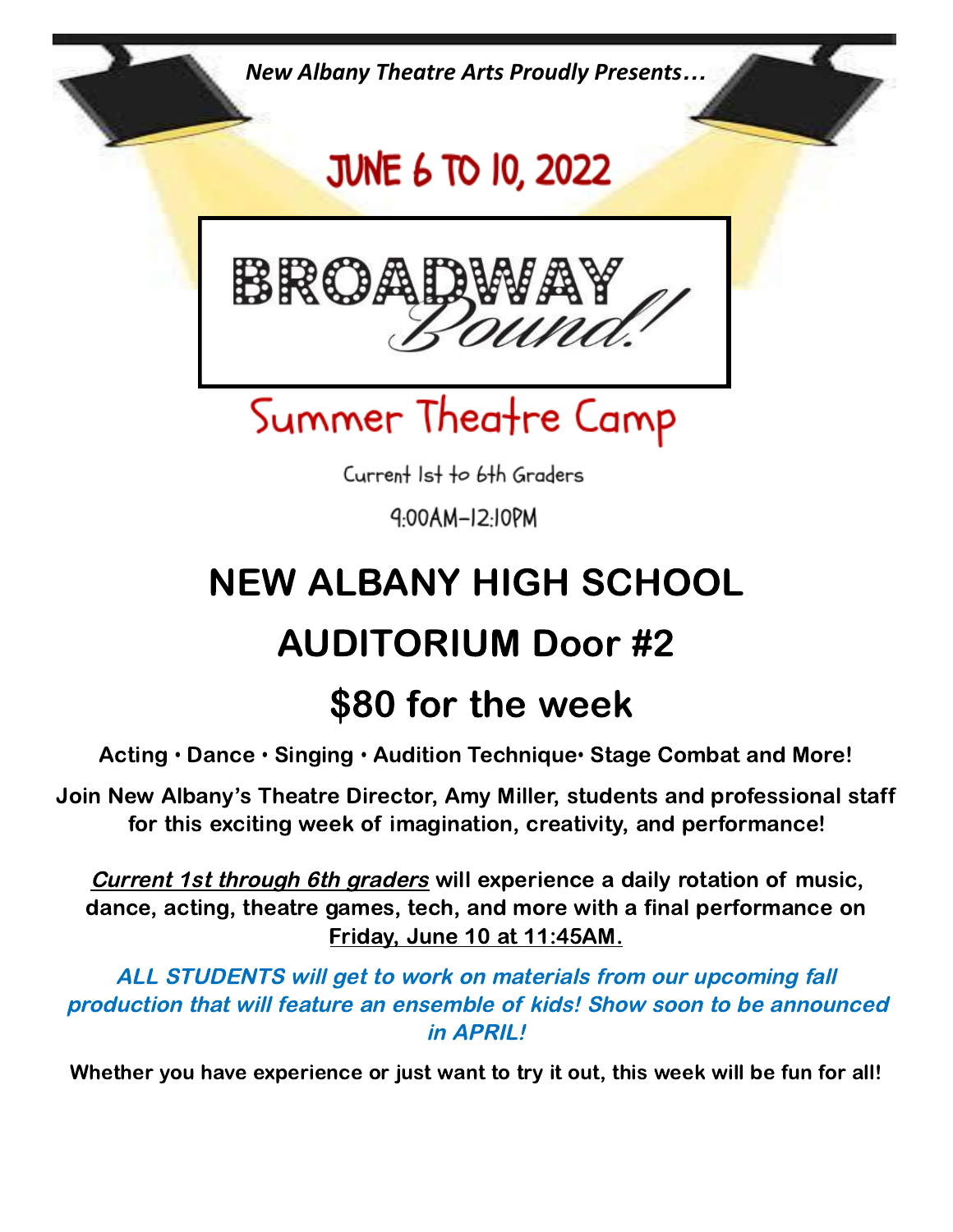#### NA Theatre Camp Registration

Cost per child: \$80

**Additional siblings** receive \$5 off

All forms must be RECEIVED in the Theatre office by 2:30 PM on Friday, May 15, 2022(regardless of delivery method. Late registrations cannot be honored.)

| Grade THIS CURRENT SCHOOL YEAR: ______School: __________________________________                                                                                                                                      |
|-----------------------------------------------------------------------------------------------------------------------------------------------------------------------------------------------------------------------|
| T-shirt size: ____________________<br>(**For t-shirts: please indicate Youth S, M, L or Adult S, M, L, XL, 2X. If you leave this blank or write a numerical<br>size, an Adult Small will be ordered for your student) |
|                                                                                                                                                                                                                       |
|                                                                                                                                                                                                                       |
|                                                                                                                                                                                                                       |
| (Please write clearly.)                                                                                                                                                                                               |
| Emergency Contact Name & Number: 2008 2010 2020 2021 2022 2023 2024 2024 2022 2023 2024 2022 2023 2024 2022 20<br>(if different from guardian)                                                                        |
| Does your child have any special medical information we need to be aware of? Allergies, restrictive<br>activities, medications, Epipen, Diabetes etc? Please attach additional form if needed.                        |

| Please list who will pick up your child each day list multiple if unsure at this time                                         |               |
|-------------------------------------------------------------------------------------------------------------------------------|---------------|
| Name:<br><u> 1980 - Andrea Barbara, poeta esperanto-poeta esperanto-poeta esperanto-poeta esperanto-poeta esperanto-poeta</u> |               |
| Name:                                                                                                                         | <b>Phone:</b> |
| Name:                                                                                                                         | <b>Phone:</b> |

MAIL TO: New Albany High School Theatre Arts Attn: Amy Miller 1020 Vincennes Street, New Albany, IN 47150

OR EMAIL form to [amiller3@nafcs.org](mailto:amiller3@nafcs.k12.in.us)